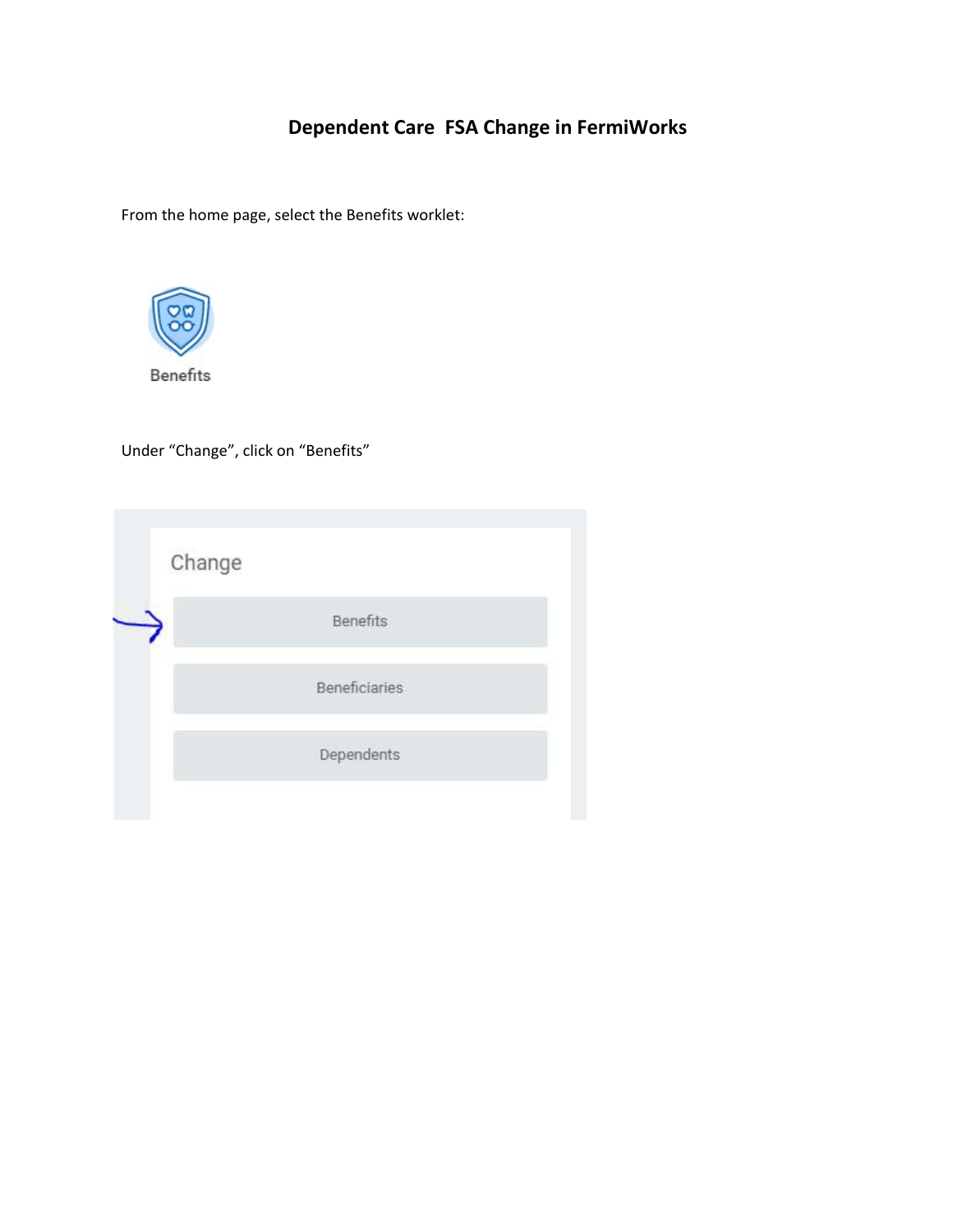Choose "FSA Health/Dependent Care Change" and the CURRENT DATE for the benefit event date, then click "Submit". You can also choose a future date, but only prospective changes are allowed, and you should consider the payroll cycles when choosing your new contribution amount.

|                      | Change Benefits Maria Lifka (236310) -                                                                                                                                                                                                                                                                                                            |
|----------------------|---------------------------------------------------------------------------------------------------------------------------------------------------------------------------------------------------------------------------------------------------------------------------------------------------------------------------------------------------|
| Change Reason *      | Birth/Adoption -- Employee Only<br>Change Beneficiaries Only -- Employee Only<br>Change HSA Election<br>Change in Benefit Eligibility Due to LOA<br>Dependent Death -- Employee Only<br>Dependent Lost or Gained Coverage Elsewhere -- Employee Only<br>Divorce -- Employee Only<br>FSA Health/Dependent Care Change<br>Marriage -- Employee Only |
| Benefit Event Date * | MM/DD/YYYY 同                                                                                                                                                                                                                                                                                                                                      |
| Submit Elections By  | (empty)                                                                                                                                                                                                                                                                                                                                           |
| enter your comment   |                                                                                                                                                                                                                                                                                                                                                   |



Cancel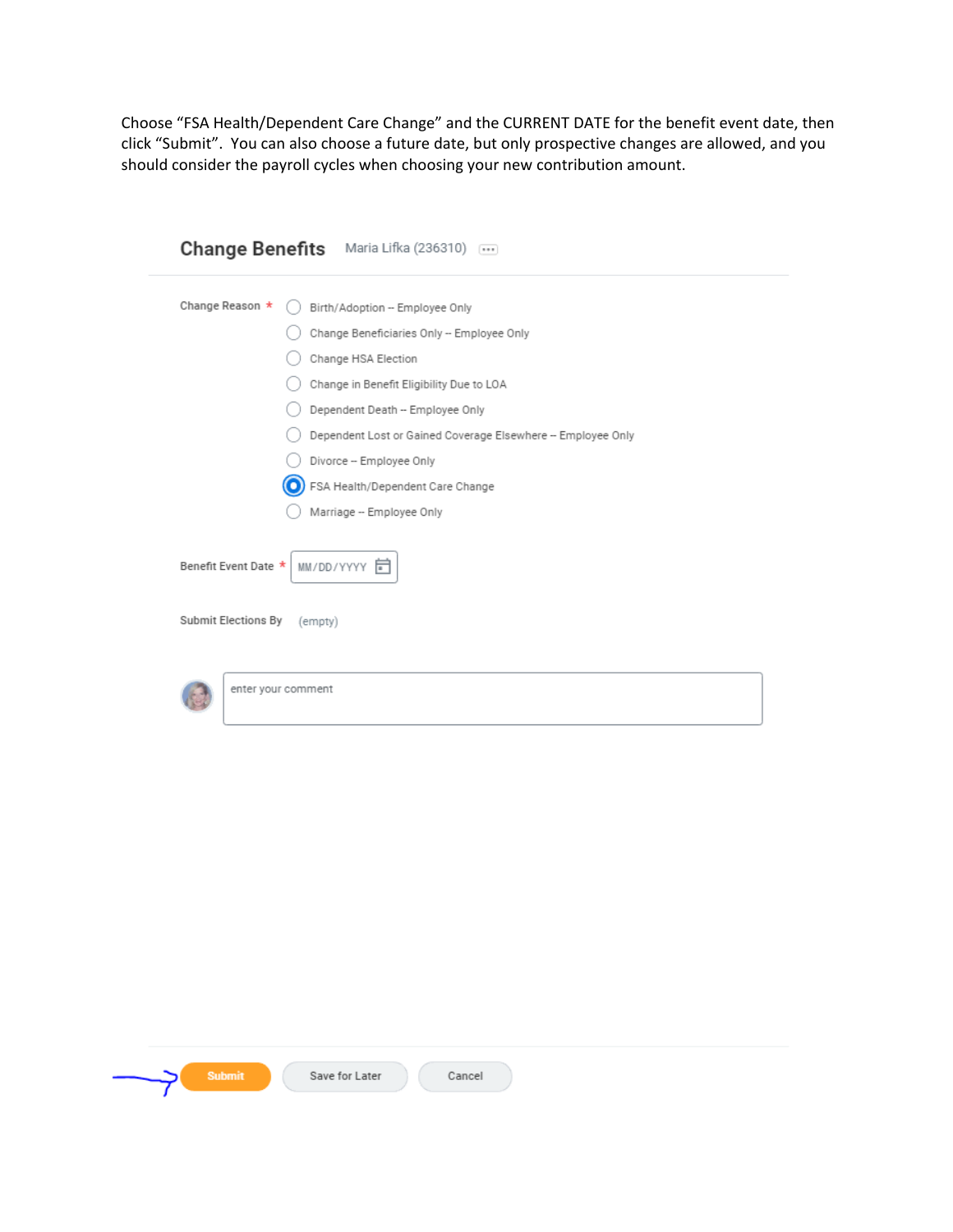You will see this screen next. Click on "Open".



Next, you will see the screen below. Click on "Let's Get Started".

# **Change Benefit Elections**

| Initiated On               | 06/09/2021 |
|----------------------------|------------|
| <b>Submit Elections By</b> | 07/09/2021 |
| <b>Let's Get Started</b>   |            |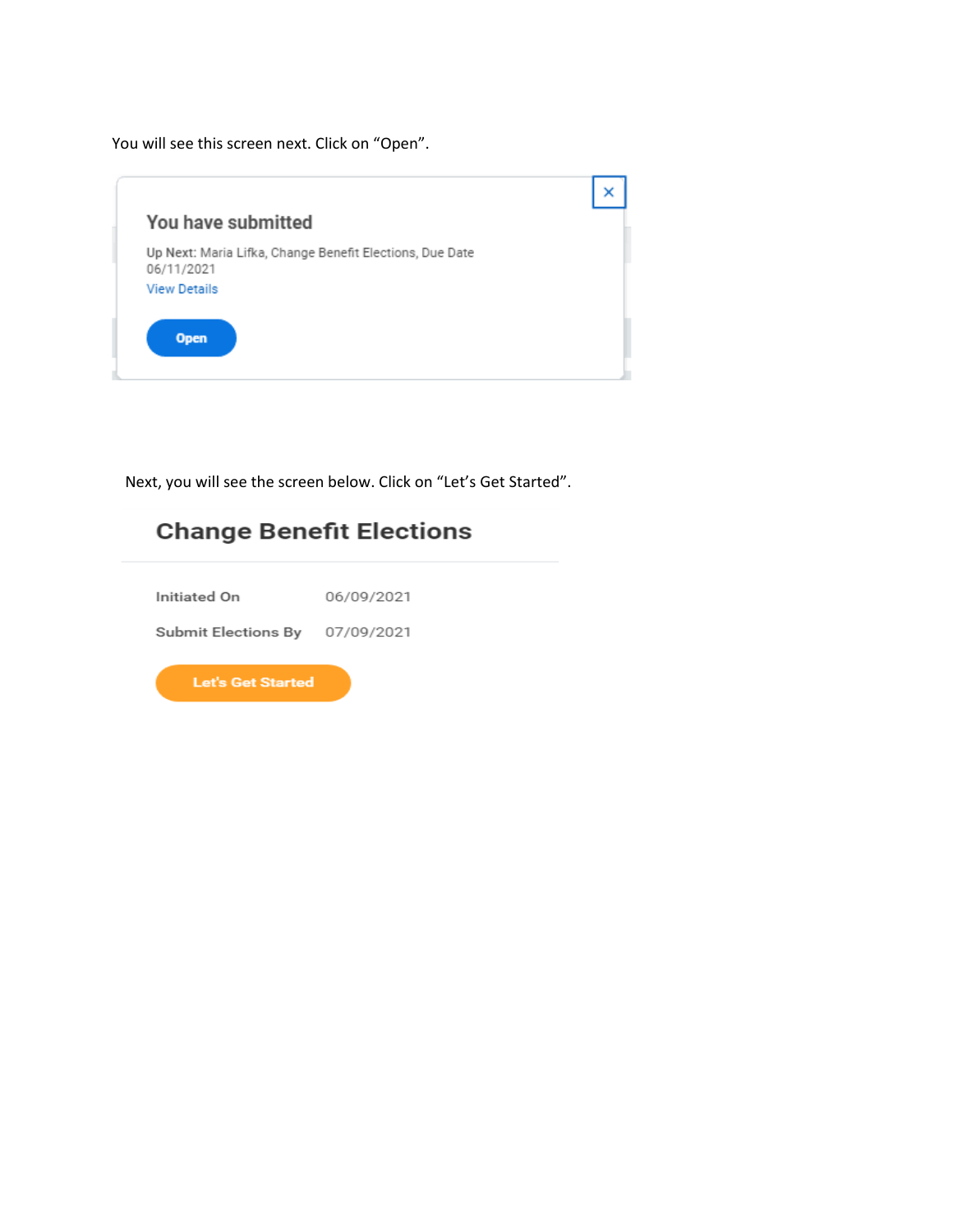From this screen, under Dependent Care FSA, click on "Manage". If you haven't yet contributed in 2021, it will be set to waive, and you need to click on "Enroll".

### FSA Health/Dependent Care Change

| Projected Total Cost Per Paycheck<br>\$458.34 | Projected Total Credits<br>\$0.00 |                                            |          |
|-----------------------------------------------|-----------------------------------|--------------------------------------------|----------|
| Accounts                                      |                                   |                                            |          |
| <b>Health Care FSA</b><br>는 히<br>Payflex      |                                   | <b>Dependent Care FSA</b><br>言っ<br>Payflex |          |
| Contribution per<br>paycheck                  | \$41.67                           | Contribution per<br>paycheck               | \$416.67 |
|                                               | Manage                            | Manage <                                   |          |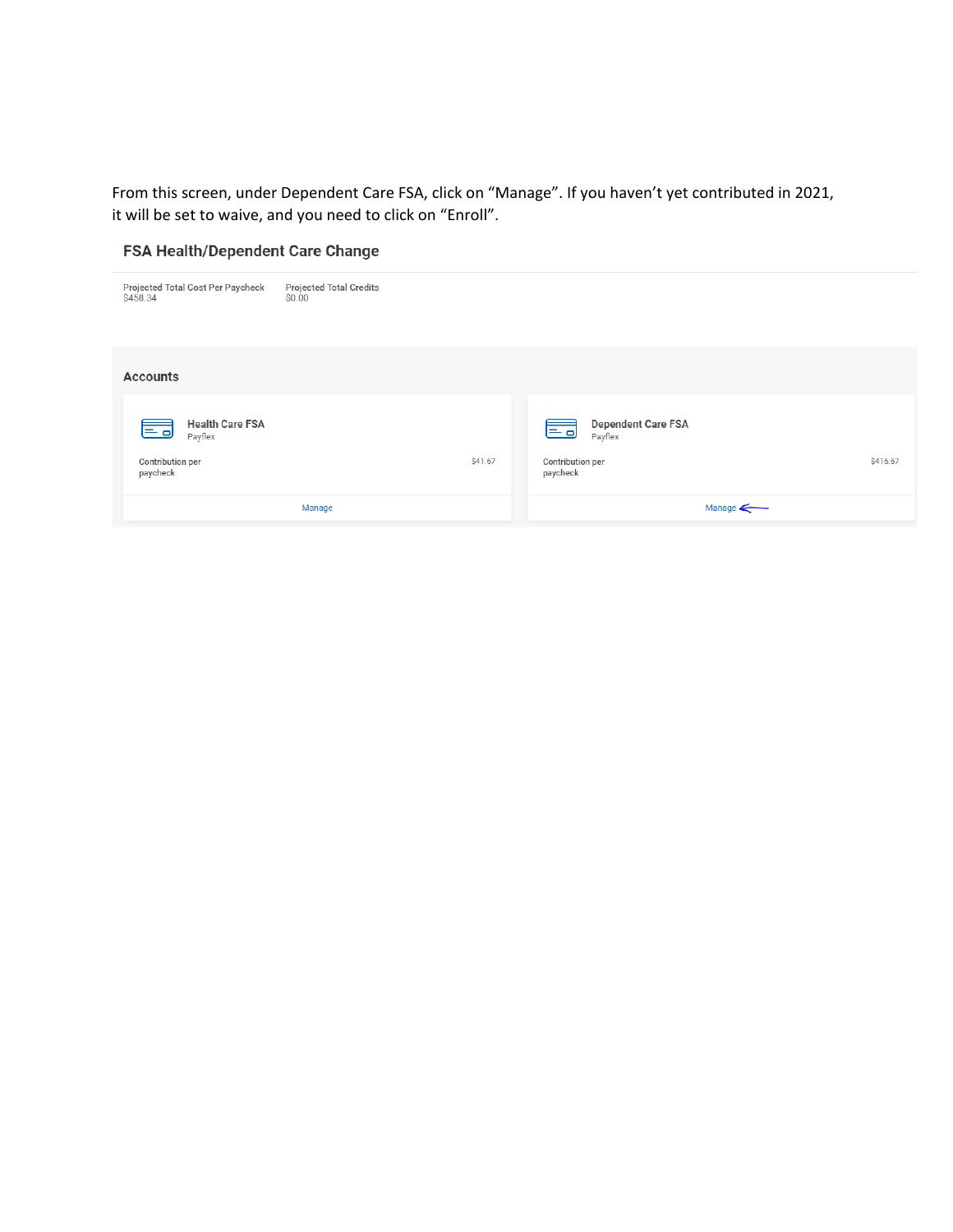If you are currently waiving, click on "Select" on the screen shown below, and then "Confirm and Continue". If you are already enrolled, just click on "Confirm and Continue".

### **Dependent Care FSA**

Projected Total Cost Per Paycheck<br>\$458.34 Projected Total Credits<br>\$0.00

#### **Plans Available**

Select a plan or Waive to opt out of Dependent Care FSA.

| 1 item               |              |                          |
|----------------------|--------------|--------------------------|
| *Selection           | Benefit Plan | You Contribute (Monthly) |
| Select<br>О<br>Waive | Payflex      | \$416.67                 |
|                      |              |                          |

| <b>Confirm and Continue</b> | Cancel |
|-----------------------------|--------|
|-----------------------------|--------|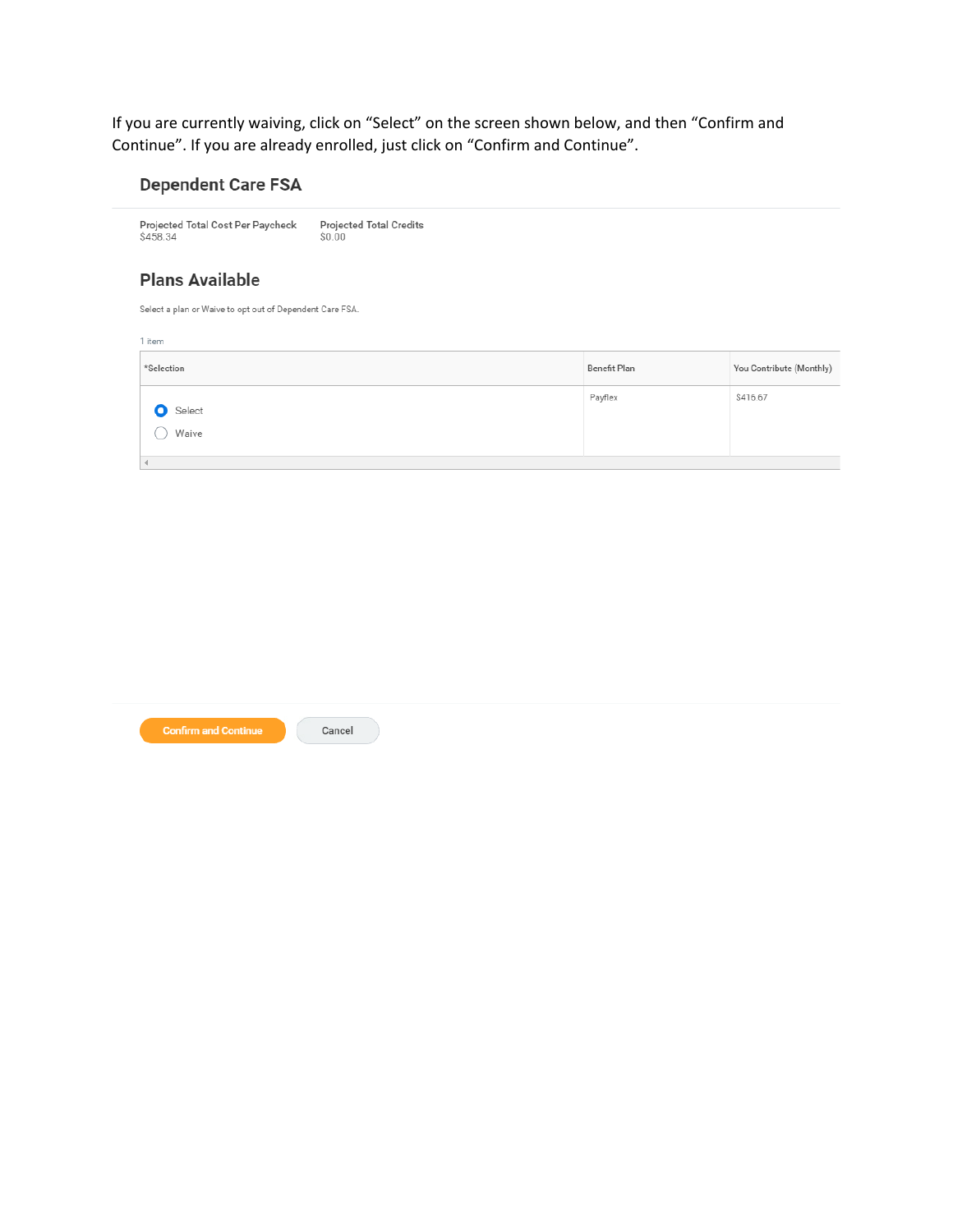On the next screen, update your election amount and click on "Save". NOTE: **Your new election cannot be lower than your current year to date contributions in the plan.** Please be sure to verify this amount by reviewing your account at [www.payflex.com](http://www.payflex.com/) or checking your pay stubs.

You can also contact Payroll a[t askpayroll@fnal.gov](mailto:askpayroll@fnal.gov) to confirm you current year to date contribution amount. The "estimated contributions made this year" amount that appears in FermiWorks is typically not an exact amount due to rounding differences.

## **Dependent Care FSA - Payflex**

| Projected Total Cost Per Paycheck<br>\$744.05  | <b>Projected Total Credits</b><br>\$0.00 |        |          |  |
|------------------------------------------------|------------------------------------------|--------|----------|--|
| Contribute                                     |                                          |        |          |  |
| Your estimated contributions made this year    | 2,083.31                                 |        |          |  |
| Per Paycheck<br>702.38                         |                                          | Annual | 7,000.00 |  |
| Remaining Paychecks<br>- 7                     |                                          |        |          |  |
| Minimum Annual Amount: \$25.00                 |                                          |        |          |  |
| Maximum Annual Amount: \$10,500.00             |                                          |        |          |  |
| <b>Summary</b>                                 |                                          |        |          |  |
| <b>Total Annual Contribution</b><br>\$7,000.00 |                                          |        |          |  |
|                                                |                                          |        |          |  |
|                                                |                                          |        |          |  |
|                                                |                                          |        |          |  |
|                                                |                                          |        |          |  |

Save

Cancel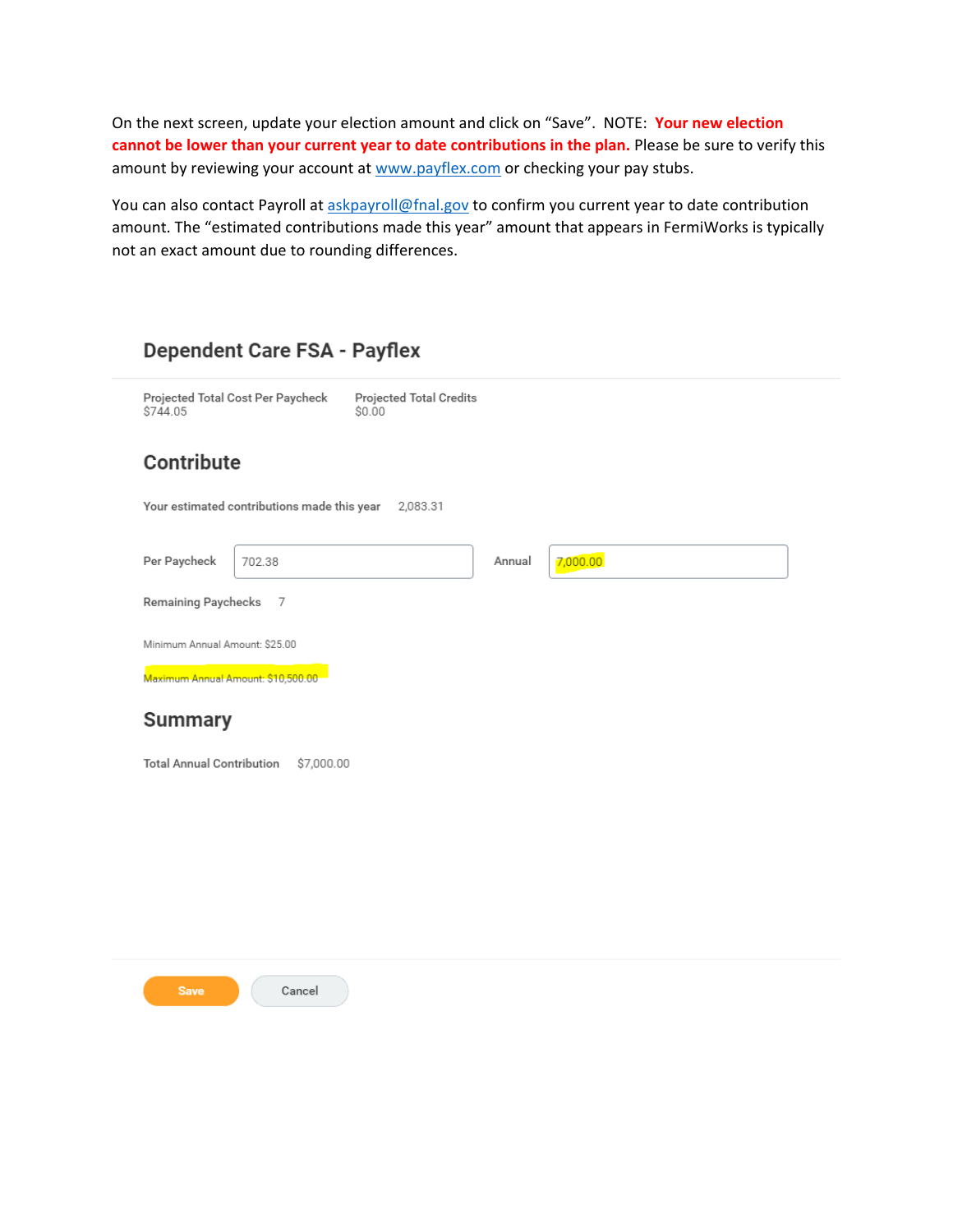Next you will be routed back to this screen. Click on "Review and Sign".

| <b>FSA Health/Dependent Care Change</b>       |                                          |        |                              | ×                                                                                                                                                                                 |         |
|-----------------------------------------------|------------------------------------------|--------|------------------------------|-----------------------------------------------------------------------------------------------------------------------------------------------------------------------------------|---------|
| Projected Total Cost Per Paycheck<br>\$744.05 | <b>Projected Total Credits</b><br>\$0.00 |        |                              | Your Dependent Care FSA changes have<br>been updated, but not submitted<br>Next steps: Update another plan, or click Review and Sign once<br>you're ready to submit your changes. |         |
| Accounts                                      |                                          |        |                              |                                                                                                                                                                                   |         |
| <b>Health Care FSA</b><br>ن د<br>Payflex      |                                          |        | 트리                           | <b>Dependent Care FSA</b><br>Payflex                                                                                                                                              |         |
| Contribution per<br>paycheck                  |                                          | S41.67 | Contribution per<br>paycheck |                                                                                                                                                                                   | S702.38 |
|                                               | Manage                                   |        |                              | Manage                                                                                                                                                                            |         |
|                                               |                                          |        |                              |                                                                                                                                                                                   |         |

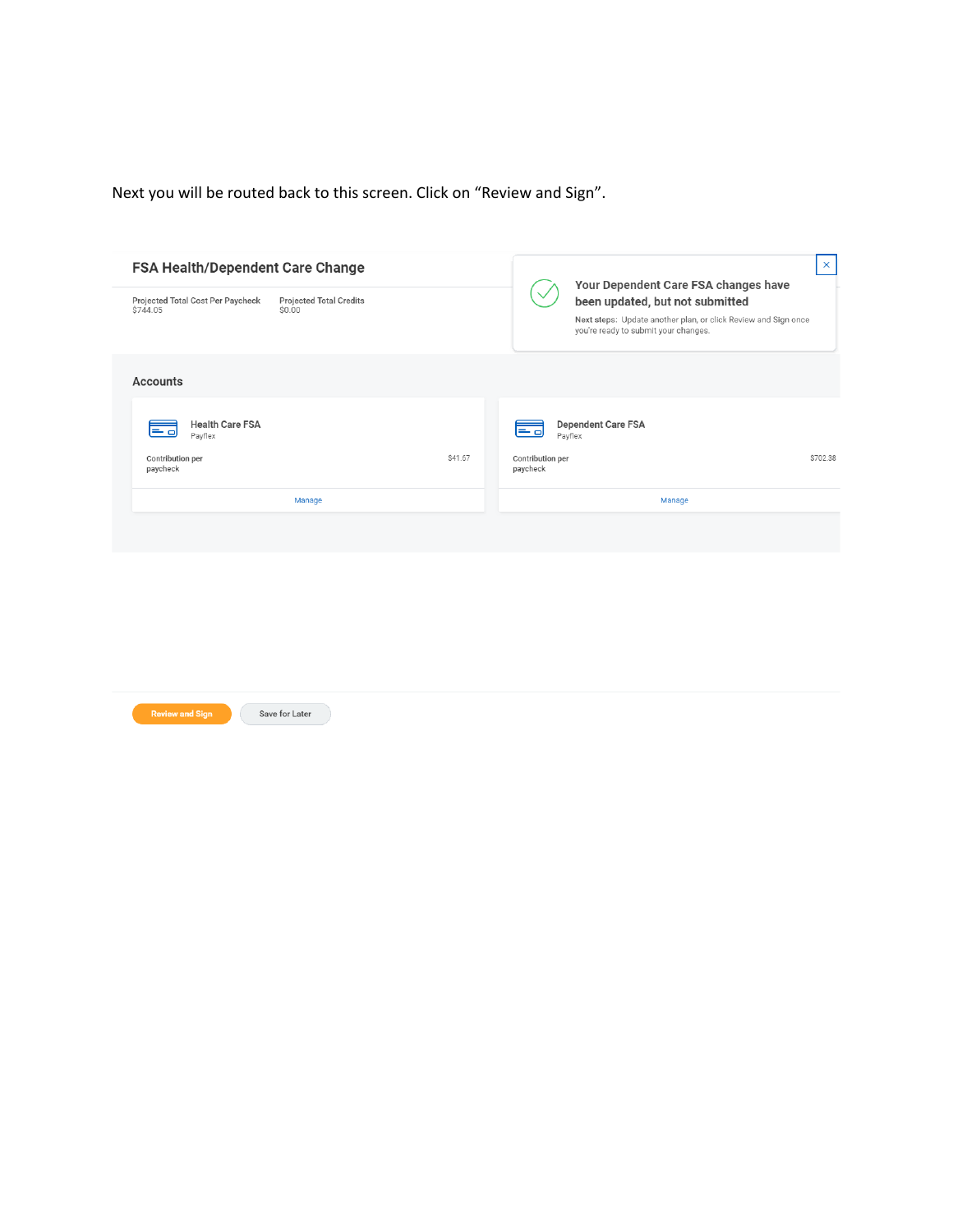On the next screen, you should see your newly elected amount. If it looks as expected, click the "I Accept" box for your electronic signature and then click "Submit". Or you can save for later and go back to the event in your FermiWorks in-box. Note: any changes you make are not saved until you electronically sign and click Submit.

| Selected Benefits 2 items  |                     |               |                      |                   |
|----------------------------|---------------------|---------------|----------------------|-------------------|
| Plan                       | Coverage Begin Date |               | Deduction Begin Date | Coverage          |
| Health Care FSA            | 01/01/2021          |               | 01/01/2021           | \$500.00 Annual   |
| Payflex                    |                     |               |                      |                   |
| Dependent Care FSA         | 06/09/2021          |               | 06/09/2021           | \$7,000.00 Annual |
| Payflex                    |                     |               |                      |                   |
|                            |                     |               |                      |                   |
| Waived Benefits 0 items    |                     |               |                      | No Data           |
| Total Benefits Cost 1 item |                     |               |                      |                   |
| Company Contribution       |                     | Employee Cost |                      |                   |
| \$0.00                     |                     | \$744.05      |                      |                   |
| $\left($                   |                     |               |                      |                   |
|                            |                     |               |                      |                   |

#### **Attachments**

|          | Drop files here |  |
|----------|-----------------|--|
|          |                 |  |
|          |                 |  |
|          |                 |  |
|          |                 |  |
|          | or              |  |
|          |                 |  |
|          |                 |  |
|          |                 |  |
|          |                 |  |
|          |                 |  |
|          | Select files    |  |
|          |                 |  |
|          |                 |  |
|          |                 |  |
|          |                 |  |
|          |                 |  |
|          |                 |  |
|          |                 |  |
| -------- |                 |  |

#### **Electronic Signature**

I authorize Fermilab to deduct from my paycheck the appropriate contributions, if any, to the employee benefit plans that I have elected. Contributions for medical, dental and vision coverage will be done on a before to th